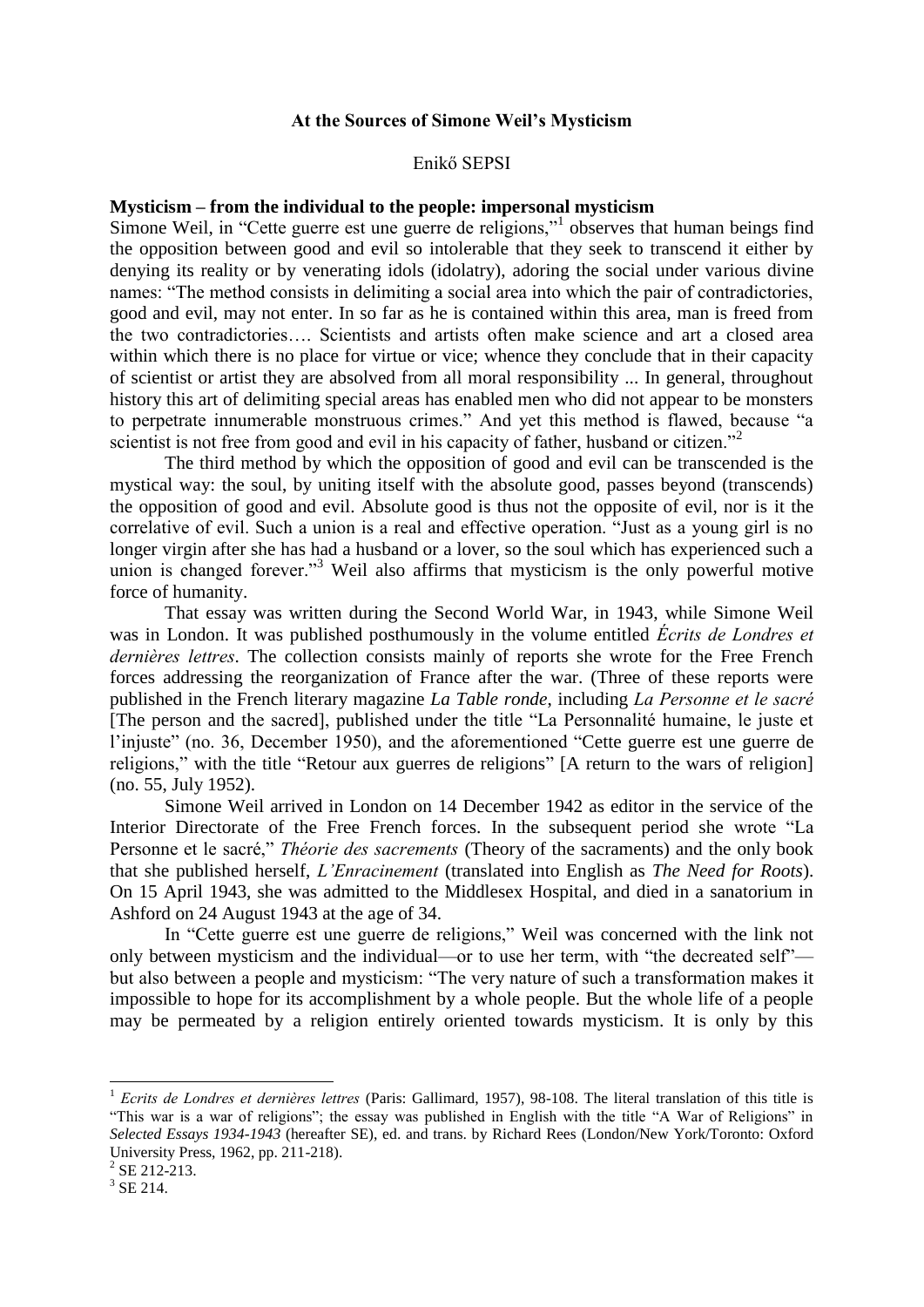orientation that religion is distinguished from idolatry."<sup>4</sup> Yet the masses are not creative when it comes to civilization (a system of limitations on the passions understood in a Cartesian sense) "unless they are inspired by a genuine élite." What is needed today—she wrote in the midst of war—"is an élite to inspire the virtue of spiritual poverty" and to "be poor not only in spirit but in fact (*de facto*)" so that it may experience, in the spirit and in the flesh, the humiliations of extreme poverty. Nations that have lived without religion can be no more than passive victims of war. Germany lived by an idolatry, as did Russia. The only example she gave of a tradition that had maintained the continuity of a living tradition was England. She continued: "If we are saved only by American money and machines we shall fall back, one way or another, into a new servitude like the one which we now suffer. …. [Europe] is wasted by an internal malady. She needs to be cured."<sup>5</sup>

Beyond this social dimension, the works of Simone Weil attest to a profound, Platonically inspired reflection on the phenomenon of mysticism, and at the same time offer descriptions of mystical moments in the form of poetic texts (*Prologue*, "La Porte", etc.) in which she combines speculative and descriptive mysticism.

The poem entitled "La Porte" records the moment of despair, the closing of the door, followed by its sudden, unexpected reopening, in the second part of the poem, made up of five stanzas, each containing four lines:

(…) La porte est devant nous; que nous sert-il de vouloir? Il vaut mieux s'en aller abandonnant l'espérance. Nous n'entrerons jamais. Nous sommes las de la voir. La porte en s'ouvrant laissa passer tant de silence (...).<sup>6</sup>

 $[$ (...) The door is before us; what is the point of wanting? It would be better to go off, abandoning hope. We will never enter. We are weary of seeing it. The door as it opened let through so much silence (…).]

In her doctoral thesis,<sup>7</sup> Gizella Gutbrod demonstrated that in this description of the mystical experience, Simone Weil used odd numbers of sequences at the beginning of the stanzas (whereas in the first part of the poem, the odd numbers come at the end of the stanzas). Weil's knowledge of arithmetic and mathematics, in the Pythagorean tradition, served as inspiration in the writing of her poems. She deliberately used even and odd numbers, verse structures that are common in French versification as well as among the Pythagoreans. The latter viewed the opposition between odd and even numbers as an image of the opposition between the supernatural and the natural, given the close affinity between odd numbers and unity. $8$  The enjambment, like a door, appears at the point when a human being abandons every effort,

 $\frac{4}{\text{SE }215.}$ 

<sup>5</sup> SE 218.

<sup>6</sup> Simone Weil, *Poèmes, suivis de Venise sauvée* (Paris: Gallimard, 1968), 36. No full English translation exists, but part of the poem is translated by J.P. Little, "Simone Weil and the limits of language," in *The Beauty that Saves: Esssays on Aesthetics and Language in Simone Weil*, ed. Eric O. Springsted and John M. Dunaway (Macon, GA: Mercer Univ. Press, 1995), p. 51, n. 19.

<sup>7</sup> Gizella Gutbrod, *Théorie et pratique de la poésie chez Simone* Weil, Budapest, thesis defended in 2007.

<sup>8</sup> Simone Weil, *Intuitions pré-chrétiennes* (Paris: Fayard, 1985), 160. Translated into English as *Intimations of Christianity among the Ancient Greeks* (London, Routledge and Kegan Paul, 1957, repr. 1998) (hereafter IC), 95.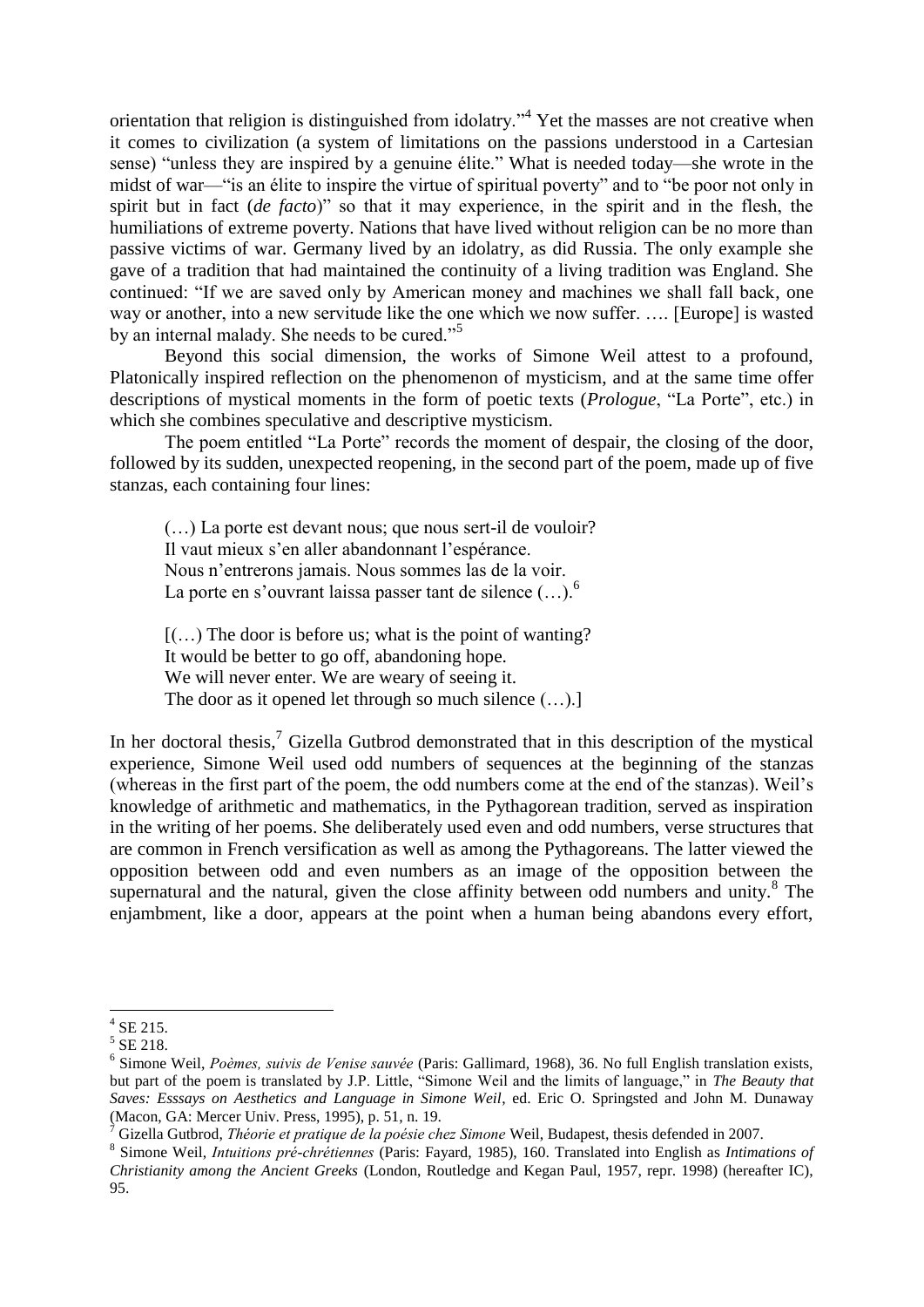whereupon the door opens by itself. Pythagoreanism was the first to see the riddle of philosophy as a constant mediating function.<sup>9</sup>

Weil also saw a profound connection between mathematics and poetry, writing that mathematics is "a sort of mystical poem composed by God himself", and observing that mathematics is a form of mysticism. Mathematics understood in its broadest sense, covering "all rigorous and pure theoretical study of necessary relationships, constitutes at once the unique knowledge of the material universe wherein we exist and the clearest reflection of divine truths. No miracle, no prophecy is comparable to the marvel of this concordance."<sup>10</sup>

The writings of Simone Weil have exerted a major influence on certain contemporary works of poetry; in *Simone Weil et le poétique*, a collection of studies edited by Jérôme Thélot, Jean-Michel Le Lannou and myself, several essays explore aspects of this influence. To cite but one example, a passage from the journals of János Pilinszky, a twentieth-century Hungarian poet, emphasises a key element of mystical experience – that of the distance of God. The theme is also found both in Weil's poem "La porte" and in her *Prologue*. Pilinszky wrote: "Weil inspires in me a recognition of my own particular journey ... New lyrical task: by descending ever more deeply into the 'distance of God', to approach it ever more closely. This is the most urgent task, the plan of work."<sup>11</sup>

The *Prologue*, published at the beginning of her *Connaissance surnaturelle*, is the most enigmatic text by Simone Weil: simultaneously political and existential in nature, it points to an impersonal mystical experience. Impersonal, as indicated also by her use of the masculine form of the adjective 'baptised' in the phrase 'I have not been baptised' (thus setting aside any autobiographical interpretation in favour of a spiritual one). Jérôme Thélot, in his analysis of the *Prologue*<sup>12</sup>, emphasises that in this text, "l'obéissance *écoute* (c'est le sens étymologique d' 'obéissance', l'un des mots les plus chers à Simone Weil, et parmi les plus décisifs de sa pensée : *obéir* traduit '*obaudire*' 13 , *entendre ce qui est avant*, et ne s'y rendre que pour l'avoir entendu)." [obedience listens (that is the etymological origin of the term 'obedience', one of the words dearest to Simone Weil and among the most decisive for her thought: *to obey* is a translation of '*obaudire*', *to hear that which comes before* and to surrender to it only because one has heard it).] She listens in a way that is different from hermeneutics, for obedience is not a hermeneutic, its hearing does not depend on an understanding of meanings, and what she hears is not representational. Obedience is the 'contact', the act of lying down with the Master whom she obeys. "Et ce contact permet au disciple d'accéder à une révélation qui n'est pas langagière, (...) une archi-révélation, par laquelle celle des signes est conditionnée *a priori*.<sup>14</sup> [And this contact enables the disciple to attain a revelation that is not language-based … an arch-revelation which by definition conditions the one that takes place via signs].

**.** 

<sup>9</sup> Emmanuel Gabellieri observes that "Cette compréhension d'un rapport intime, quoiqu'implicite, entre nature et surnaturel, se prolonge dans une convergence encore plus profonde avec Blondel, au plan de la pensée proprement philosophique de la médiation." (Gabellieri, *Etre et don*, Louvain-Paris: Editions Peeters, 2003, 331.)

 $10$  IC 193.

<sup>&</sup>lt;sup>11</sup> *Naplók, töredékek* [Journals and fragments], Editions Osiris, Budapest, 1995, p. 79. (French translation by Lorand Gaspar in *Simone Weil et le poétique*, ed. Jérôme Thélot, Jean-Michel Le Lannou and Enikő Sepsi (Paris: Editions Kimé, 2007), 293).

<sup>12</sup> Jérôme Thélot, *L'immémorial. Etudes sur la poésie moderne* (Paris: Encre Marine, 2011), 380. See excerpt from the English translation, by R. Rees, in annex to this article.

<sup>13</sup>'ob', before, and 'audire', to listen (hear), with an obscure diphthong 'oe' (*oboedire*) where one would have expected 'obudire'.

 $14$  *Ibid.*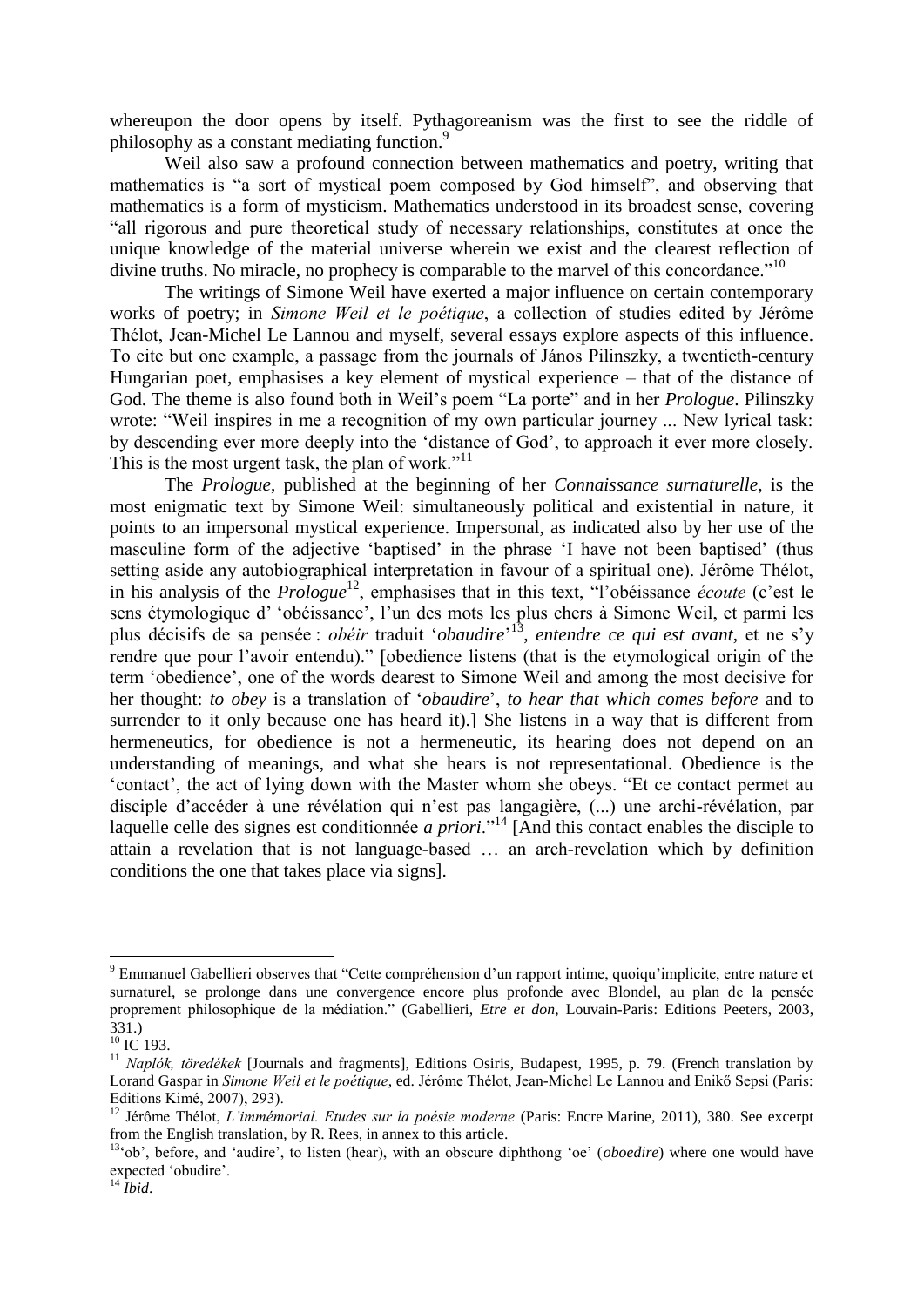## **Decreation, necessity and the role of ceremony**

**.** 

The thought of the teacher of her youth, Alain, enriched by that of his own teacher, Jules Lagneau, would serve as the basis in the disciple, Simone Weil, for transcending the limited and personal horizon of the self by introducing the notion of 'decreation'.<sup>15</sup>

The distinctive feature of the state of decreation is a passive activity that Weil calls "non-active action", the origin of which is to be found in the *Bhagavad Gîtâ*. Non-active action is a kindred concept to those of 'objectless desire' and 'attention in the void' ("attention à vide").

Fundamentally, what is needed is a compromise between the moral and metaphysical immobility that is appropriate to the decreated state, and the movement that is necessary for any physical action. Autonomy, evil and human finitude are, in her thought, deeply attached to the cross of the space and time of existence. By the workings of grace and the consent of the autonomous creature, the 'I' can gradually disappear. This self-effacement is the opposite action to that of creation, and is thus a 'decreation'.<sup>16</sup> Those who live in space and time cannot help finding themselves at the centre of their vision and of their imagination, which, contrary to pure intellect – which has no centre – generates illusions, the chief of which is its own autonomous existence. The intellect enters the domain of necessity, which is structure and represents God as the Power in the universe. "I have power, therefore I am" ('*Je puis, donc je suis'*), she notes in one of her earliest writings<sup>17</sup>. But autonomy prevents such a coincidence of acting and knowing. The personal will must first learn day by day the lesson taught by the intellect, in order that it, too, might become something that effaces itself by the very fact of being exercised. Here we see a recapitulation of the principal themes of Alain, namely those of the will and the imagination, as well as their coming together in human action.

Simone Weil, like Alain, ascribed an important role to ceremony in the process of selftranscendence: Alain considered it to be an achievement of politeness (self-mastery). Weil regarded ceremony as part of the uncreated by virtue of the process of decreation of meaning itself (it effaces itself by being exercised, as is also the case with will and the self). In *Waiting for God*, she explains that "God is present in religious practices when they are pure", just as He is present in the beauty of the world. "Every religious practice, every rite, all liturgy is a form of the recitation of the name of the Lord, and in principle should have a real virtue".<sup>18</sup>

The decreated state is marked by an obedience that is analogous to the fidelity of the right-angled triangle to the relationship that forbids it to leave the circle of which its hypotenuse is the diameter. "The same can be said", she wrote in *Intimations of Christianity*,

when one has perceived mathematical necessity in nature, of the fidelity of floating bodies in rising out of water precisely as much as their density eaxcts, no more and no less. Heraclitus says 'The sun shall not go beyond its boundaries; otherwise the Erinyes, servants of justice, would overtake it *in flagrante delicto'*. There is an

<sup>&</sup>lt;sup>15</sup> On this topic see in greater detail "Décréation et poétique immobile dans une optique comparative (Alain, Mallarmé, Simone Weil et János Pilinszky)" , in *Simone Weil et le poétique*, ed. Jérôme Thélot, Jean-Michel Le Lannou and Enikő Sepsi (Paris: Editions Kimé, 2007), 167-188.

<sup>&</sup>lt;sup>16</sup> "Decreation: to make something created pass into the uncreated" differs from destruction, which is "moving from the created to nothingness" (Simone Weil, *Gravity and Grace* (hereafter GG) (Paris: Plon, 1947, 1988<sup>2</sup>), 31. It is impossible to deduce from the fragments of Weil's writings the exact meaning of the continuity between the uncreated and God. It is "annihilation in God which confers the fulness of being upon the creature so annihilated, a fulness which is denied it so long as it goes on existing", she wrote in her *Cahiers* (translated into English as *The Notebooks of Simone Weil* by Arthur Wills (London: Routledge, 1956, new ed. 2004), 471.

<sup>&</sup>lt;sup>17</sup> Simone Weil, *Sur la science* (Paris: Gallimard, 1966), 54-55. Translated into English as "Weil, "Science and Perception in Descartes," *Formative Writings, 1929-1941*, ed. Dorothy Tuck McFarland and Wilhelmina van Ness (Amherst, MA: University of Massachusetts Press, 1987), 59.<br>18 Simone Weil, Attente de Dieu (Paris: Editions du Vieux Colombier/La Colombe, 1951), 138. Translated into English as Waiting for God, trans. Emma Craufurd

<sup>1951;</sup> re-ed. New York: HarperCollins, 1973), 117-118.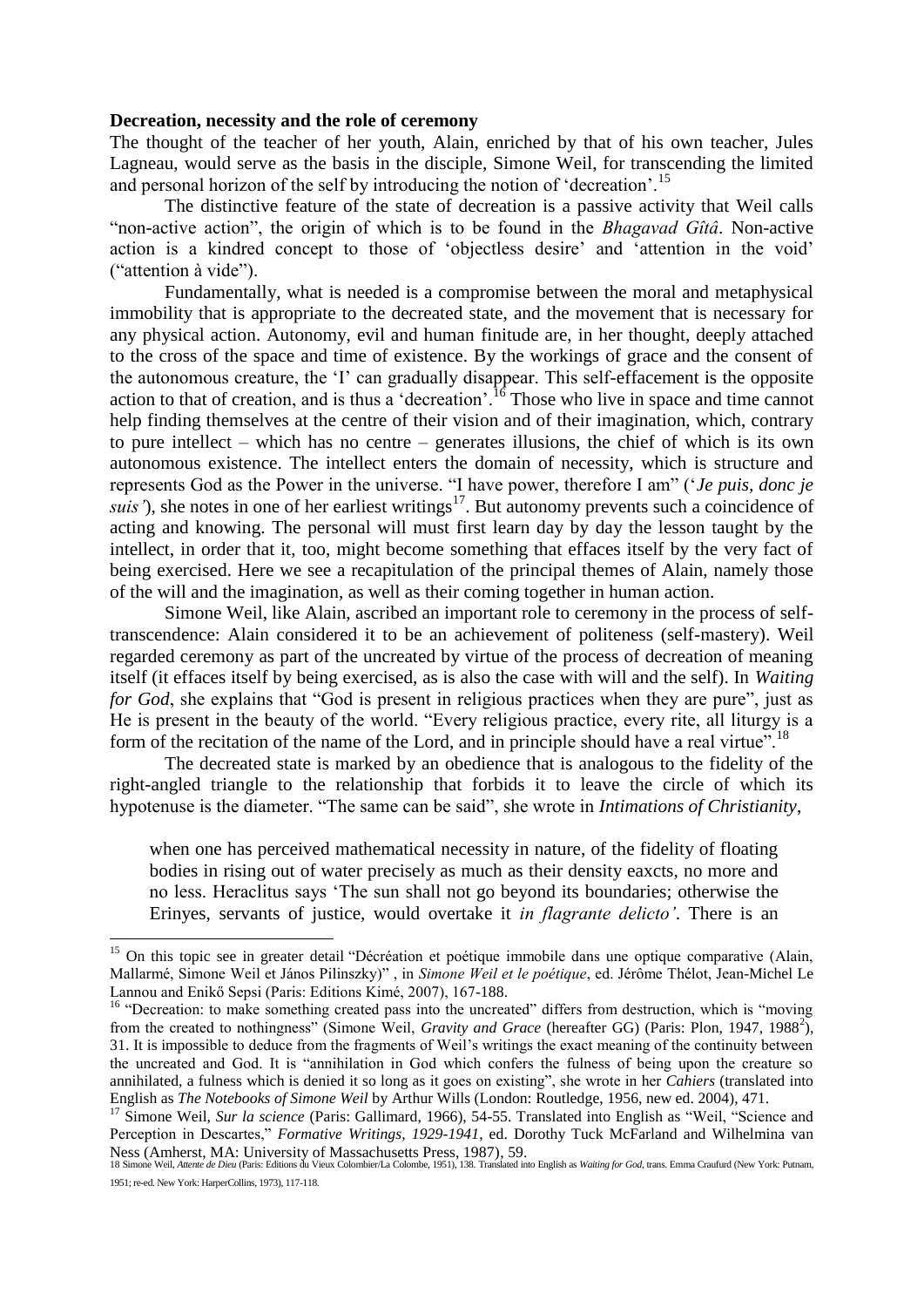incorruptible fidelity in things to their place in the order of the world, a fidelity that a human being can approach only after having perfection, after having become identical to his or her own vocation. The contemplation of the fidelity of things, either in the visible world or in their mathematical relationships, or analogies, is a powerful means of achieving that fidelity. The first lesson of this contemplation is not to choose but to consent impartially to the existence of all that exists. This universal consent is the same thing as detachment, even the weakest and most legitimate in appearance, is an obstacle to it. That is why it must never be forgotten that light shines impartially on all beings and things. It is thus the image of the creative will of God, which upholds equally all that exists. It is to this creative will that our consent must adhere.<sup>1</sup>

This transparent state of the medium is the condition *sine qua non* for the *imitatio Christi*. The consent to obey is the mediator between blind obedience, which is a feature of matter, and God. The perfect consent is that of Christ.<sup>20</sup>

… we, in so far as it is granted to us to imitate Christ, have this extraordinary privilege of being, to a certain degree, mediators between God and His own creation.<sup>2</sup>

But the Christ is Mediation itself, and Harmony itself. Philolaus said: 'Things which are neither of the same species nor of the same nature, nor of the same station need to be locked together under key by a harmony capable of maintaining them in a universal order.' Christ is that key which locks together the Creator and creation. Since knowledge is the reflection of being, the Christ is also, is by that same token, the key of knowledge. 'Woe unto you, lawyers!', said he, 'for you have taken away the key of knowledge.' He was that key, He whom earlier centuries had loved in advance, and whom the Pharisees had denied and were going to put to death. $^{22}$ 

Simone Weil follows in the Pythagorean tradition when she notes that mysticism must be the source of all knowledge and all values. "The key is harmony (Philolaus). Christ is the key. All geometry proceeds from the cross." <sup>23</sup> In the texts of the *Intimations of Christianity*, we see Greek philosophy coming together with Christian revelation. Thinking plays the role of mediator between being and spirit, since gnosis—knowledge—symbolises noumenal reality. Thought is analogical, but analogy does not yield complete and absolute knowledge of Being except via the Mediator. The analogy of Being must become real, that is, it must be extended by a Christological analogy. In this world, the unique and the universal are locked in a harmony that is the Incarnation. Christ is the Word, the principle of creation. Here on earth, Being has no reality (truth) without a transcendent Mediation. This conception is the result of the modern union of the Platonic *metaxu* (the middle ground, the mean) and philosophical Christology. Simone Weil uses the term *metaxu* to designate the bridge that mediates between humanity and transcendent reality (Christ, according to Saint Thomas, or the hearth, the homeland, or culture, according to Weil). The *metaxu* is the region of good and evil. "It is the temporal seen as a bridge."<sup>24</sup>

1

 $^{24}$  See GG, 147.

 $^{19}$ IC, 189-190.

 $20$  IC, 195.

 $^{21}$  Matter, being subject to the necessity, is entirely transparent.

 $22$  IC, 195.

<sup>&</sup>lt;sup>23</sup> Simone Weil, *First and Last Notebooks*, trans; Richard Rees (Oxford: Oxford University Press, 1980), 98 (French edition in *Oeuvres Complètes* (hereafter OC) VI.4 (Paris: Gallimard, 2006), 125).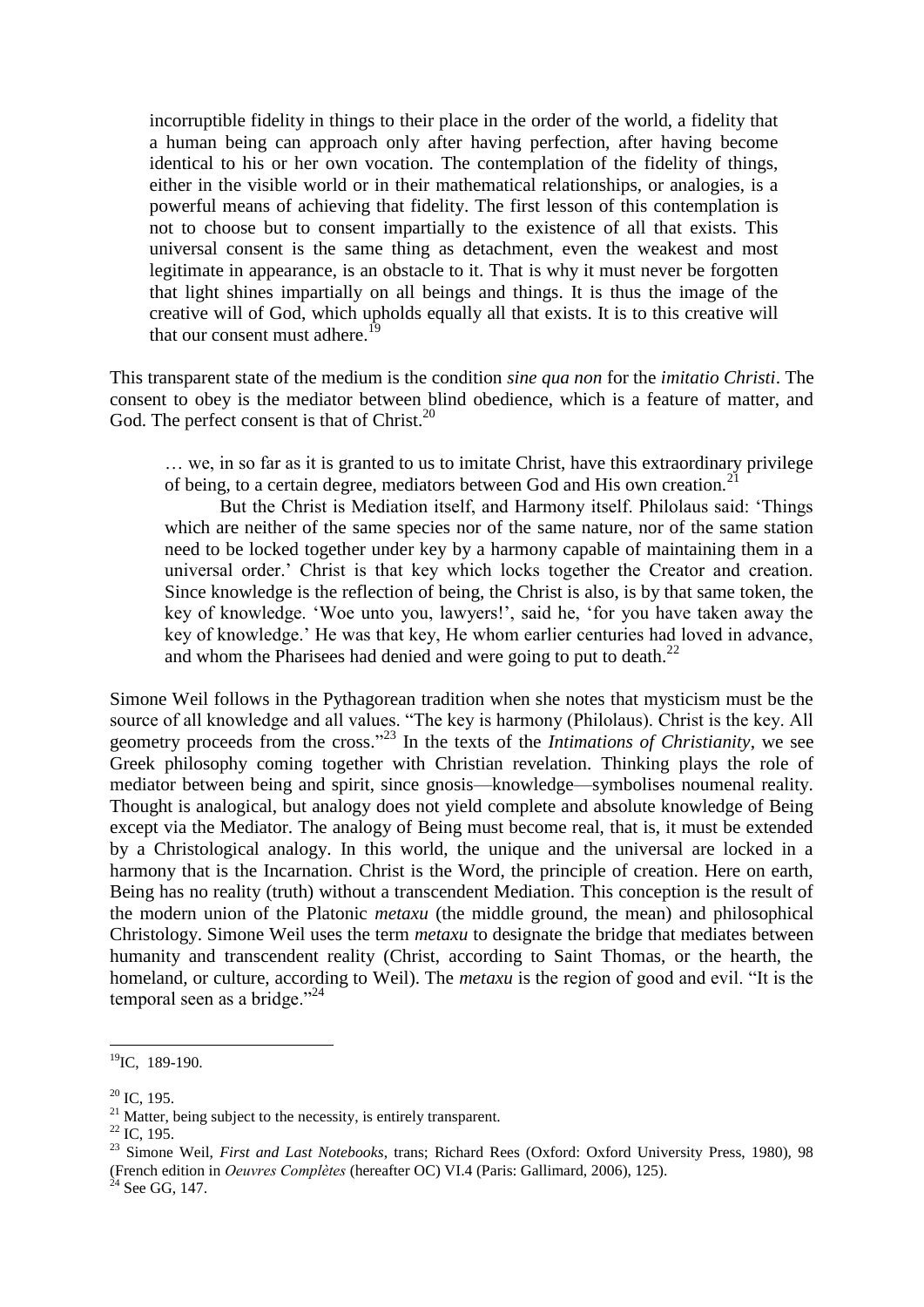In this image of the Passion that began with creation itself, the crucifixion of Christ almost opened the door, and almost separated the Father and the Son, on the one hand, and the Creator and creation on the other. (Creating having been an abdication by God, who withdrew, enabling one part of being to be something other than God). The door opened slightly. Resurrection closed it again. Those who participate in the cross of Christ go through the door, passing to the side where the very secrets of God are to be found. Love provides the passage (like a Jacob's ladder) between the Creator and creation, where the self, having been decreated, no longer poses any obstacle. Although the supernatural does not descend to the domain of nature, nature is nonetheless changed by the presence of the supernatural, which becomes a new factor in the mechanism of the soul and transforms it.

#### **The immediate experience of the Ineffable**

How can we know if these texts by Simone Weil come from an immediate experience of God? Or are they nothing more than one of those allegories whose code is historically constituted? This question would seem to be prior to what knowledge can know, prior to dubious certainties. To examine the intentional object of the religious mind presupposes the journey itself.

Simone Weil provides two descriptions of her direct experiences of God, of which the first, described in *Waiting for God* (the chapter titled 'Spiritual autobiography') took place between Palm Sunday and Easter 1938, when, in spite of constant headaches, she was attending all the liturgical offices. For Weil, the recitation of poetry, as well as the recitation of the name of God in the ceremony mentioned on several occasions, had "the virtue of a prayer" precisely at the moment when her headaches lead to a powerful experience. While spending that period at the Benedictine monastery of Solesmes, Weil was introduced by a young Catholic Englishman to the seventeenth-century English metaphysical poets and in particular to George Herbert's "Love (III)". Weil recited the poem in order to beat the headache and be attentive to God. In *Waiting for God*, she writes, "I used to think I was merely reciting it as a beautiful poem, but without my knowing it the recitation had the virtue of a prayer. It was during one of these recitations that, as I told you, Christ himself came  $d$ <sub>d</sub> and took possession of me."<sup>25</sup> The recitation functioned as an effective channel for this experience of the transcendent Being incarnated through Weil's attention to the words of the poem. It is no less significant that the poem itself is sacramental in matter, describing the lyric subject's hesitant participation in a Eucharistic meal with Love. ("Love bade me welcome: yet my soul drew back", Herbert begins, ending finally with that entrance into the church space that structures the volume of poems, *The Temple*, ending with "Love": "You must sit down, says Love, and taste my meat: / So I did sit and eat."<sup>26</sup> This experience was followed by a second one, during a praying of the *Pater Noster*. She wrote, again in *Waiting for God*: "Sometimes also, during this recitation or at other moments, Christ is present with me in person, but his presence is infinitely more real, more moving, more clear and more filled with love than on that first occasion when he took possession of me. $127$ 

1

<sup>25</sup> Simone Weil, *Attente de Dieu* (Paris: La Colombe, Editions du Vieux Colombier, 1950), 37-38. English translation from *Waiting for God*, trans. Emma Craufurd (New York: Putnam, 1951; re-ed. New York: HarperCollins, 1973), 68-69.

<sup>&</sup>lt;sup>26</sup>As quoted and interpreted by Katy Wright-Bushman, "A Poetics of Consenting Attention: Simone Weil's prayer and the poetry of Denise Levertov", in *Christianity and Literature*, vol. 62, no. 3 (Spring 2013), 376. For "Love (III)", see *George Herbert: The Complete English Works*, ed. Ann Pasternak Slater (New York: Everyman's Library, 1995), 184.

<sup>27</sup> Simone Weil, *Waiting for God*, ed. cit., 72.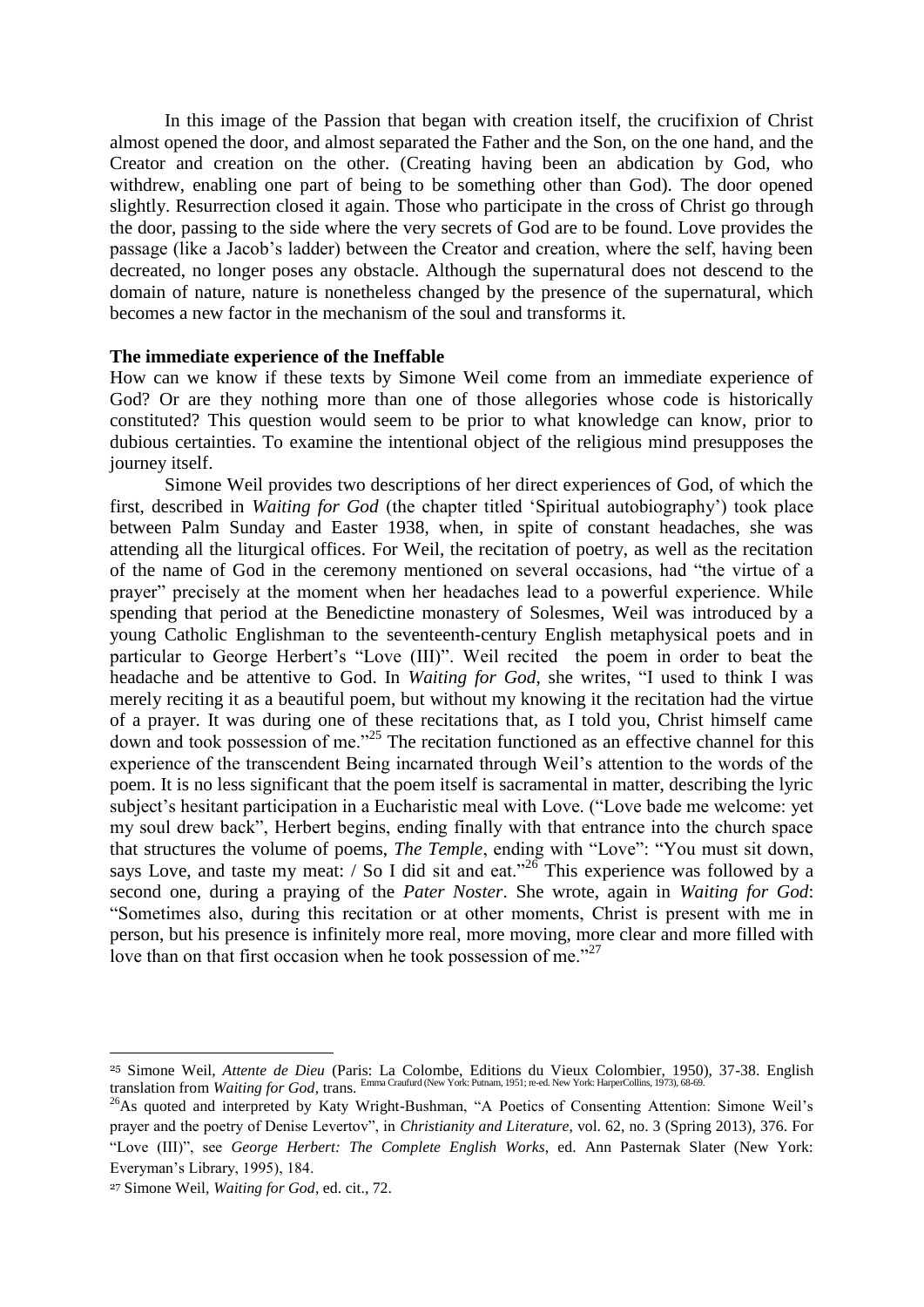# **Conclusion**

Simone Weil followed the journey of her thought in an assent to faith, in particular after these mystical experiences. Her intellectual, poetic and experiential languages are so closely intertwined that she cannot escape a spiritual language that turns back on itself. "God is not that which is made manifest through words, but that by which words are made manifest. $28$ Her work brings us to the point of intersection between philosophy of religion, theology and mysticism.

By way of conclusion, we can affirm that the texts about necessity found in *Intimations of Christianity*, as well as in the two poetico-mystical texts cited above, show the fusion, in her thinking, of Greek philosophy (the mythology, Plato, the Pythagorean tradition) and Christianity. The concept of beauty, in a Neoplatonic understanding, encounters, in a paradoxical manner, the beauty of God entering Creation (in the form of his Son) in the Incarnation: "Beauty is something to be eaten; it is food. If we are going to offer the people Christian beauty purely on account of its beauty, it will have to be as a form of beauty which gives nourishment."<sup>29</sup> Beauty is equated with the necessary relations that are found in creation. The distantiated beauty of *Gravity and Grace* ("distance is the soul of the beautiful" <sup>30</sup>) becomes a flesh-and-blood reality in *L'Enracinement* (*The Need for Roots*), where we receive beauty in the form of the body of Christ in the Eucharist. The beauty of the world is therefore not an allusion to beauty, but Beauty itself has come down, was made incarnate and became our food when God, as Power, separated Himself from the love incarnate in Creation (that past is the continuous present of the Passion which is reproduced ceaselessly as a *praesens perfectum perpetuum*).

**<sup>.</sup>** <sup>28</sup> OC VI.4 (*La connaissance surnaturelle*), 926.

<sup>29</sup> Simone Weil, *L'Enracinement* in Id., *Oeuvres*, (Paris: Quarto Gallimard, 1999), 1084. Translated into English as *The Need for Roots*, trans. Arthur Wills (London: Routledge and Kegan Paul, 1952), 90.

 $30$  GG, 149. Or again "The attitude of looking and waiting is the attitude which corresponds with the beautiful." (GG, 206).